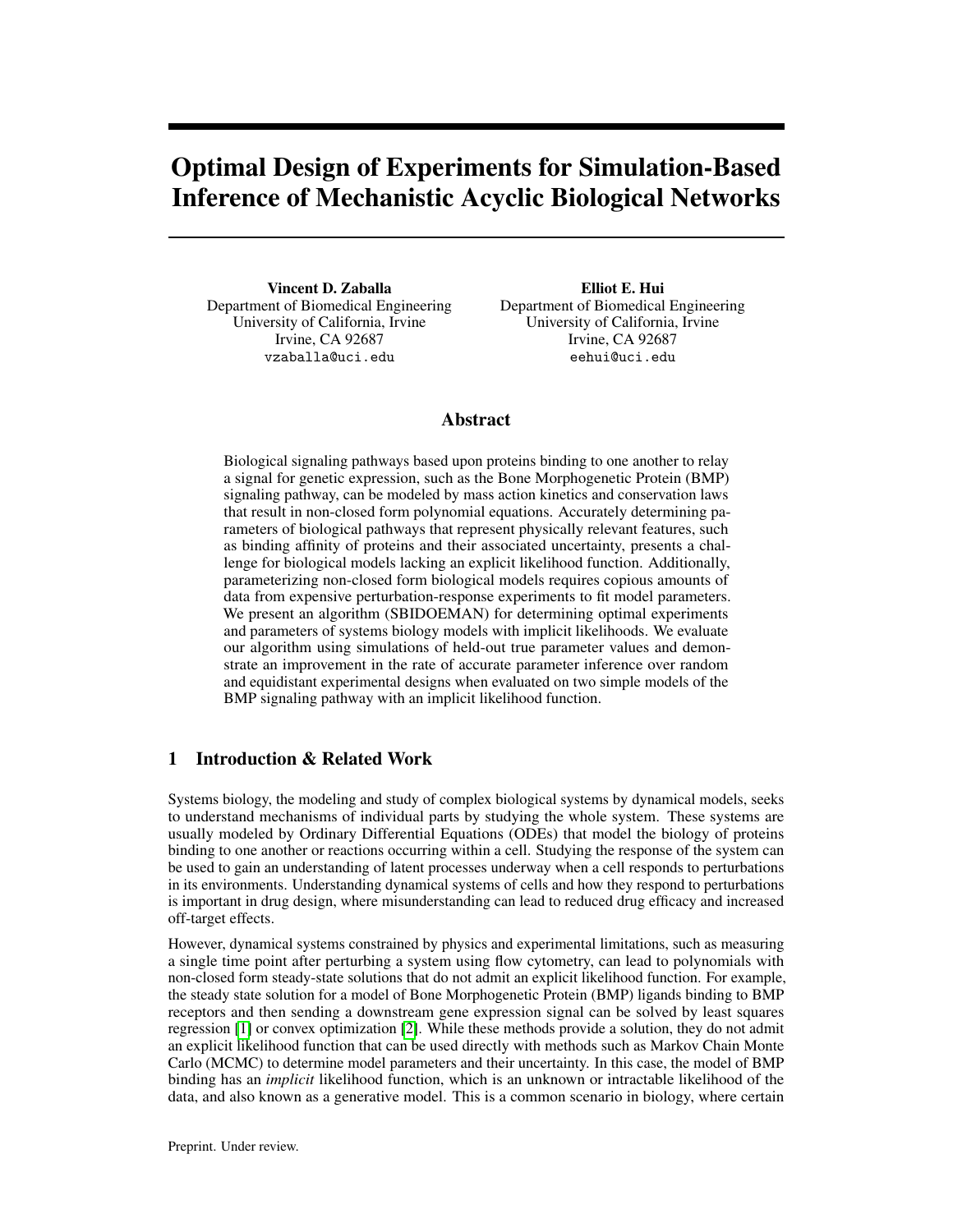systems can be simulated but do not have an explicit likelihood function, such as systems of stochastic biological functions [\[3\]](#page-7-2) and metabolic pathways [\[4\]](#page-7-3).

Traditional approaches to determining the parameters of a model with an implicit likelihood used Approximate Bayesian Computation (ABC) techniques, akin to guessing parameters a simulator may need to return the observed data and accepting those parameters that fall within a user-specified distance. However, this technique is slow and also typically dependent on user-defined summary statistics of the observed data,  $x<sub>o</sub>$  [\[3,](#page-7-2) [5\]](#page-7-4).

Recent likelihood free inference (LFI) methods based on neural networks that estimate the density, or probability distribution, of each unknown parameter,  $\theta$ , have shown to improve performance over classic ABC methods [\[6\]](#page-7-5). LFI methods, also known as simulation-based inference (SBI), were recently benchmarked on various tasks and settings, and demonstrated reliably more efficient and effective in estimating parameters than ABC methods across a range of tasks [\[7\]](#page-7-6).

Determining the parameters that may describe the biological system given experimental designs,  $p(\theta|x_0)$ , is important, but it is also important to design experiments to arrive at an accurate parameterization with the least number of experiments. Recent work has applied optimal experimental design to perturbation experiments to study hematopoetic stem cell (HSCs) systems [\[8\]](#page-7-7) and chemical design and synthesis [\[9\]](#page-7-8), but there lack methods applied to perturbation-response biological settings, where the goal is understanding dynamical biological systems, such as dosing cells in microwell plates and measuring their response after an incubation period. Using uncertainty estimates, or entropy, and information-based objective functions [\[10\]](#page-7-9), optimal experiments can be designed to determine parameters of dynamical systems by LFI given a model of the dynamical system, its parameter priors, and observed data.

We propose and test an algorithm for implicit biological systems that:

- Determines the parameters and their uncertainty using LFI.
- Uses uncertainty information to design new experiments.
- Performs better than controls when benchmarked on two implicit models of the BMP signaling pathway.

Accurate parameterizations of biological systems is an ongoing area of research that has resulted in methods such as graph-based models enclosed in an activation function to parameterize models of systems biology [\[11\]](#page-7-10). While previous methods may be effective at parameterizing a set of known biological connections and predicting responses to perturbation, these methods lack an uncertainty estimate that can be used to determine experiments that maximize the mutual information between prior model parameters and predictive posteriors given proposed experimental designs. Previous work has applied ABC methods to systems biology [\[3\]](#page-7-2); we see our work as an extension of LFI methods in systems biology that simultaneously harnesses entropy for optimal experimental designs.

#### 2 Background

**Normalizing Flows.** Normalizing flows are a class of invertible and differentiable neural networks that describe a series of monotonic functions that can either minimize the divergence of the pushforward from a base distribution,  $p_u(\mathbf{u})$ , which is typically a Gaussian distribution, to the data  $p_X(\mathbf{x})$ , or vice versa via a pullback. Formally, we use the change of variable formula and a composition of monotoic diffeomorphic functions,  $f_{\phi}$ , which can be neural networks parameterized by  $\phi$ , to transform data from a base distribution,  $p_u(\mathbf{u})$ , to the data distribution,  $p_X(\mathbf{x})$ , as follows:

$$
p_X(\mathbf{x}) = p_u(f_{\phi}^{-1}(\mathbf{x})) \left| \det \frac{\partial f_{\phi}^{-1}}{\partial \mathbf{x}} \right|.
$$
 (1)

See [Papamakarios et al.](#page-7-11) for details on the theory and implementation of normalizing flows.

**SBI.** In parallel to recent innovations normalizing flow architectures, much work has focused on algorithms for sequential posterior estimation by estimating the posterior [\[6,](#page-7-5) [13\]](#page-8-0), likelihood [\[14\]](#page-8-1), and ratios of posteriors to priors [\[15\]](#page-8-2) to estimate the posterior  $p(\theta|x_0)$  of a model of interest given observed data  $x<sub>o</sub>$ . SBI methods are used extensively in fields where functions can be simulated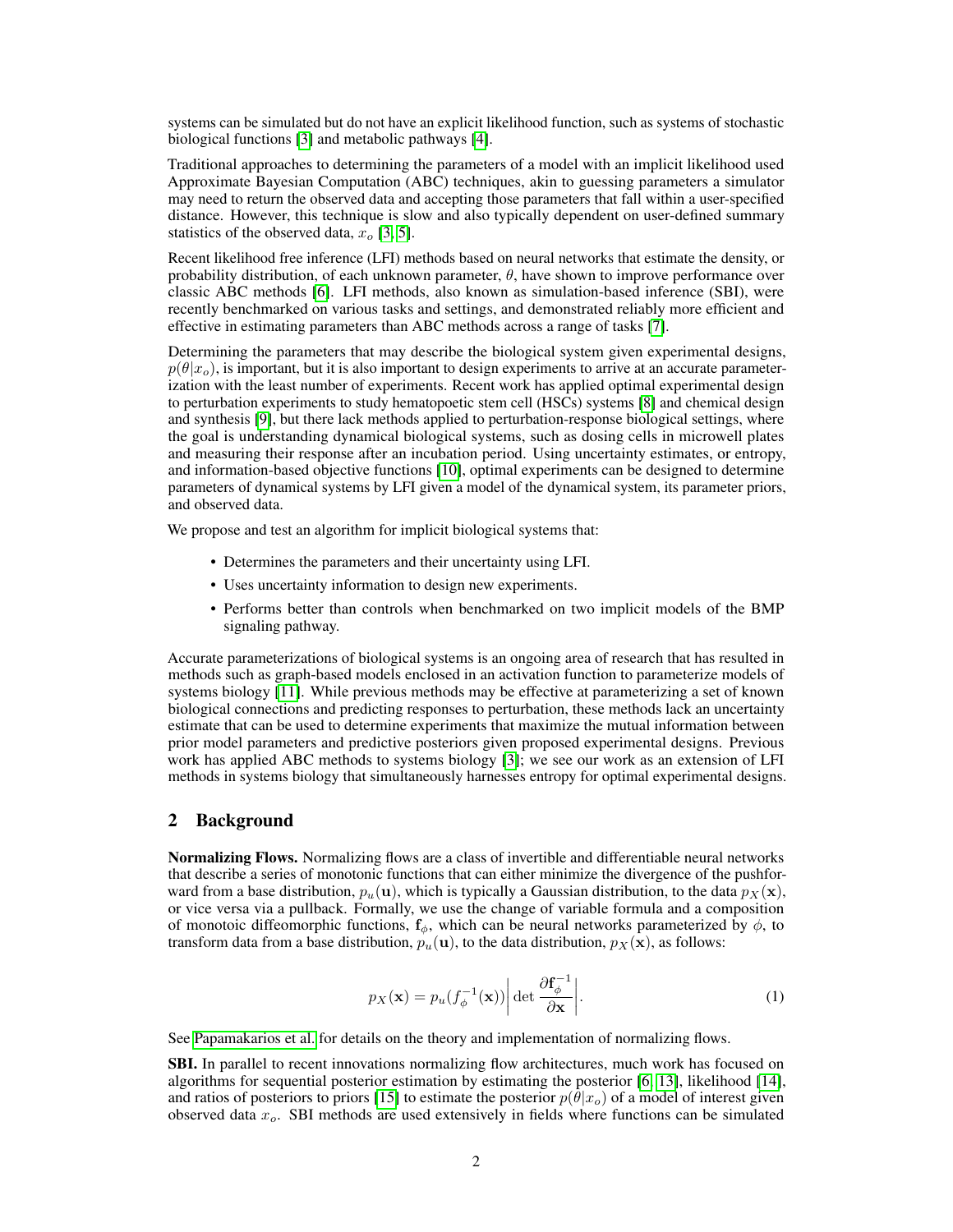<span id="page-2-1"></span>but not evaluated, such as particle physics [\[16\]](#page-8-3). The SBI method used in this paper is known as Sequential Neural Posterior Estimation (SNPE), which uses a neural network to directly estimate the posterior distribution [\[13\]](#page-8-0). SNPE aims to estimate the posterior directly,  $\bar{q}_{x,\phi}$ , by

$$
\bar{q}_{x,\phi} = q_{F(x,\phi)}(\theta) \frac{\tilde{p}(\theta)}{p(\theta)} \frac{1}{Z(x,\phi)},\tag{2}
$$

where  $q_{F(x,\phi)}(\theta)$  is a normalizing flow that estimates the posterior  $p(\theta|x)$ ,  $Z(x,\phi)$  is a normalization constant, and  $\tilde{p}(\theta)/p(\theta)$  is a user-defined importance weighting factor. See [Greenberg, Nonnen](#page-8-0)[macher, and Macke](#page-8-0) for more details.

Design of Experiments (DOE) for Implicit Models. While much recent research has focused on developing novel normalizing flow and SBI methods, DOE for models with implicit likelihoods has only recently seen increased attention, with a focus on evaluating different score functions of estimates of the mutual information's lower and upper bounds between a model's priors and predictive posterior [\[17,](#page-8-4) [18\]](#page-8-5). Commonly, most methods start by finding the optimal experimental design,  $d^*$ that maximizes a utility function,  $U(\mathbf{d})$ , describing the change in entropy of model parameters before and after an experiment with design d is conducted. This optimization problem is described as

$$
\mathbf{d}^* = \underset{d \in \mathcal{D}}{\operatorname{argmax}} \, U(\mathbf{d}),\tag{3}
$$

<span id="page-2-0"></span>where  $D$  represents the space of feasible designs. The utility function can then be formulated as the mutual information,  $I(\theta, y|d)$  between  $\theta$  and y given a certain design d,

$$
U(\mathbf{d}) = \mathbf{I}(\theta, y|d) = \mathbb{E}_{p(\theta)p(y|\theta, d)} \left[ \log \frac{p(y|\theta, d)}{p(y|d)} \right],\tag{4}
$$

which results in the expected information gain given a certain experiment, d. Various upper and lower bound of the mutual information have been proposed [\[17,](#page-8-4) [19\]](#page-8-6). We use an estimate of the lower bound of the mutual information using the Donsker-Varadhan lower bound calculated by a Mutual Information Neural Estimation (MINE) network [\[20\]](#page-8-7). This lower bound is then used as the objective function of a Gaussian process within a Bayesian Optimization routine [\[18\]](#page-8-5).

Altogether, these parts constitute the Simulation-Based Inference Design Of Experiment for biological Mechanistic Acyclic Networks (SBIDOEMAN) algorithm [\(Appendix A\)](#page-4-0).

#### 3 Results

We evaluated how SBIDOEMAN performed on two simple models of the BMP pathway, called the onestep and twostep models, [\(Appendix B\)](#page-5-0) with held-out parameters representing the binding affinity and phosphorylation efficiency of physically-relevant variables in the BMP model. We compared the SBIDOEMAN algorithm to random experimental designs and log-equidistant titrations of ligands from  $10^{-3}$  to  $10^{3}$  ng/mL of BMP ligand as a design with a budget of 5 experimental designs for each condition. The same SNPE-based SBI with neural spline flow (NSF) [\[21\]](#page-8-8) normalizing flow was used for each experimental design policy tested. For each model, we trained an ensemble of independent SNPE density estimators with a sample size varying form 38 to 50 completed inferences given a time budget of 8 hours to complete. Using independent ensembles helped determine a distribution of reported metrics and was a valuable tool for debugging SBIDOEMAN [\(Appendix C\)](#page-6-0).

We compared the performance by the root mean squared error (RMSE) discrepancy between the maximum a posteriori (MAP) point estimate of the inferred posterior distribution,  $p(\theta|x_o)$  and known true parameter values,  $\theta_T$ . The results of SBIDOEMAN on the onestep and twostep models are shown in Table [1.](#page-3-0) The SBIDOEMAN outperformed each control policy using a RMSE metric. To gain a better understanding of the difference in policy between SBIDOEMAN and random search, we examined violin plots representing the posterior distribution of an ensemble of distributions representing the RMSE of the MAP estimate over the 5 designs, as shown in Fig. [1.](#page-3-1) The improvement in policy compared to the random search is clear in the simpler onestep BMP model, where random search has wider variance after the initial design, and subtly shows in the more complicated twostep BMP model in the last design.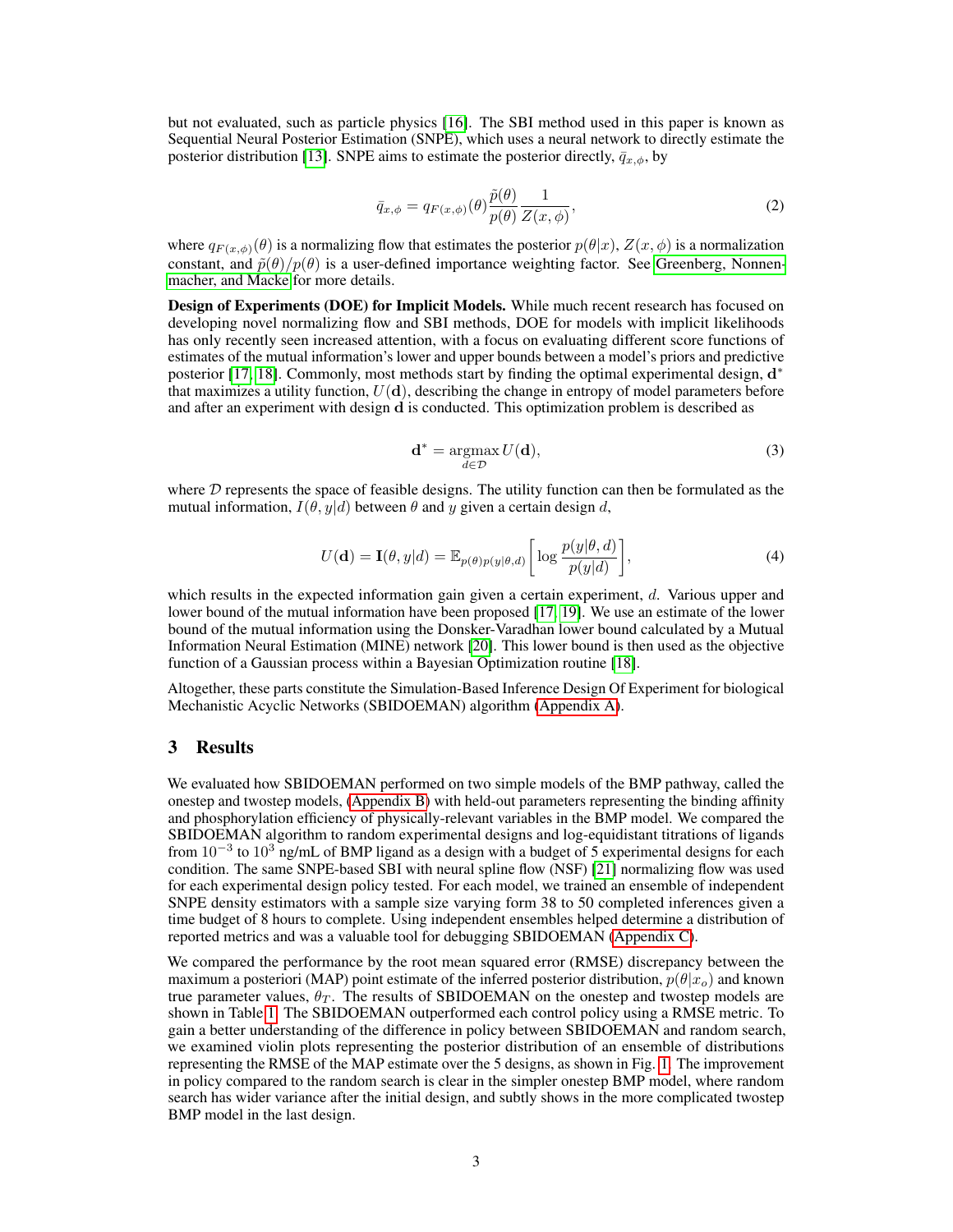<span id="page-3-0"></span>

|                       | Policy                                       |                                                                                                                                                                                         |             |
|-----------------------|----------------------------------------------|-----------------------------------------------------------------------------------------------------------------------------------------------------------------------------------------|-------------|
| <b>BMP</b> Model Type | <b>SBIDOEMAN</b>                             | Random                                                                                                                                                                                  | Equidistant |
| Onestep<br>Twostep    | <b>0.004</b> $\pm$ <b>0.007</b> ( $n = 48$ ) | $0.013 \pm 0.035$ ( $n = 38$ ) $0.023 \pm 0.051$ ( $n = 50$ )<br><b>0.149</b> $\pm$ <b>0.153</b> ( <i>n</i> = 48) 0.242 $\pm$ 0.146 ( <i>n</i> = 40) 0.249 $\pm$ 0.173 ( <i>n</i> = 50) |             |

Table 1: Mean and standard error of RMSE of an ensemble of MAP estimate of the posterior compared to true held-out parameter values after 5 sequential experimental evaluations of SBIDOEMAN compared to random search and equidistant controls. Lower RMSE is better. The number of samples vary due to rejection sampling from the posterior surpassing the 8-hour allocated simulation budget. Results indicate that for two models of the BMP pathway, SBIDOEMAN was able to perform an order of magnitude better than random and equidistant search with no, or minimal, overlap of standard errors for the onestep model, and better for the twostep model.

<span id="page-3-1"></span>

Figure 1: Comparing search policy of the SBIDOEMAN and random search across an ensemble of models shows an improvement in the convergence of the SBIDOEMAN to the true value with less variance for both onestep (left) and twostep (right) models. For the onestep model, a simpler model with only two unknown parameters, SBIDOEMAN arrives at an accurate MAP estimate of the true parameter values with RMSE of  $0.01 \pm 0.03$  in just 2 designs. When examining the difference between experimental design policies in the twostep model, which has 3 unknown parameters, SBIDOEMAN showed more gradual improvement over random search to arrive at a lower RMSE MAP estimate of the correct held-out parameter values. However, improvement can qualitatively be seen by the last design, indicating that more designs may be required for more complex models to converge but that SBIDOEMAN is more efficient at arriving at true parameter values than random search.

#### 4 Discussion

We demonstrated using the SBIDOEMAN algorithm to both estimate parameters of a biophysical model with an intractable likelihood and design optimal experiments to gain more information than using a sub-optimal search strategy. We compared to random search as a baseline, and equidistant dosing, which is common when evaluating Hill Functions of titration curves during drug screening. Our method shows an improvement in the rate and accuracy of parameterizing implicit biological functions over an equidistant method. This improvement is critical whenever samples are scarce, such as assessing drug combinations on cancer biopsies.

Future work will evaluate the effectiveness of the SBIDOEMAN algorithm on experimental data. Although neural network-based SBI methods demonstrate improvements over ABC methods, they are still computationally expensive and complex in the number of hyperparameters to assess. However, recent works have shown the ability to include symmetries of data in normalizing flow architectures [\[22,](#page-8-9) [23,](#page-8-10) [24\]](#page-8-11). Given that breaking Lie symmetries is a strategy for determining differential equations [\[25,](#page-8-12) [26\]](#page-8-13), this may help in designing experiments where multiple models are candidates to represent the true underlying biology, such as whether homodimeric and heterodimeric BMP ligands operate by different models [\[27\]](#page-8-14), and potentially reduce the computational burden and increase the utility of normalizing flows for experimental design and model selection in systems biology.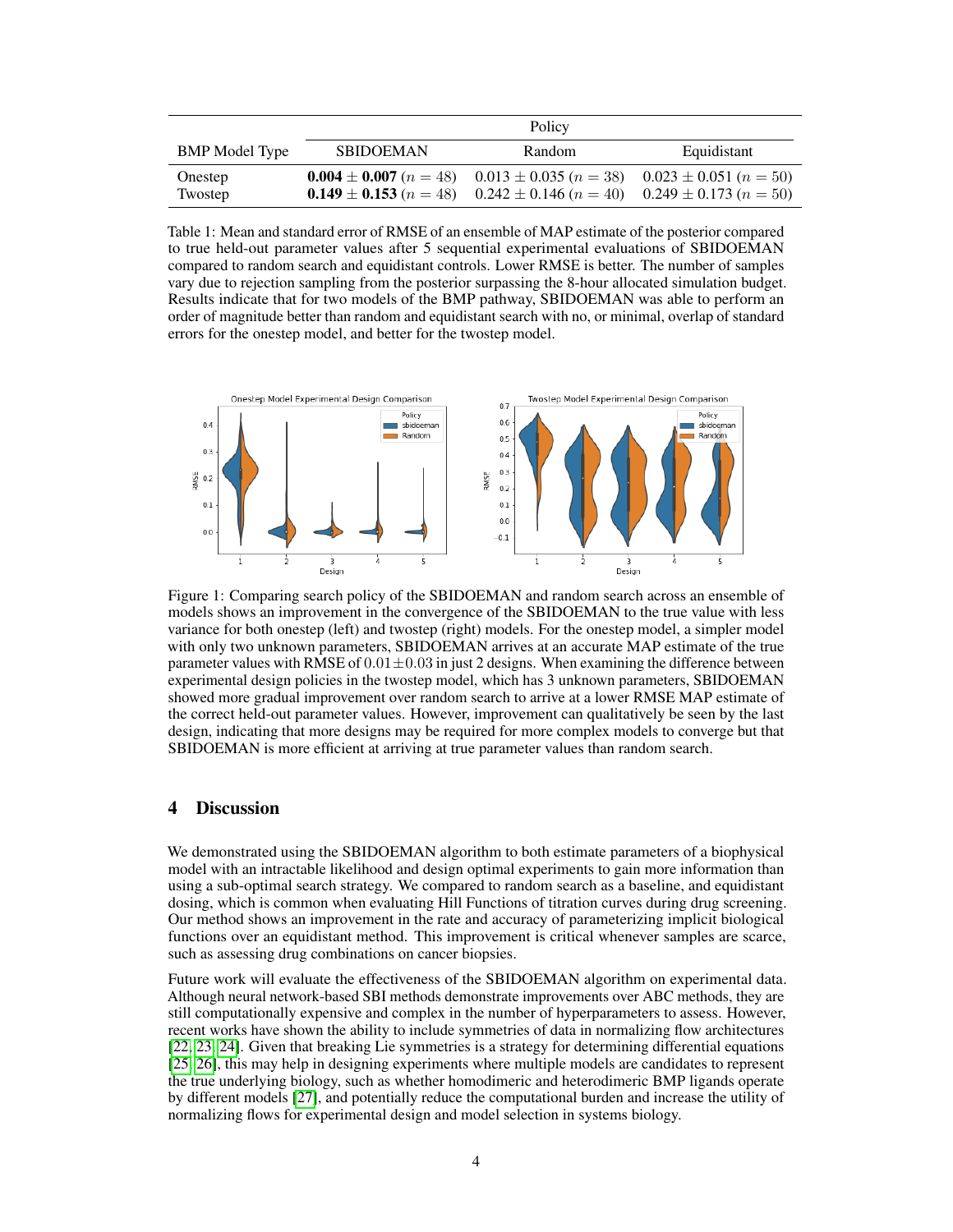#### Acknowledgements

This research was funded by the National Institute of General Medical Sciences (NIGMS) of the National Institutes of Health (NIH) under award number R01GM134418. We would like to thank the Elowitz Lab for helpful discussions and Christina Su for making the simulator that made this work possible.

# <span id="page-4-0"></span>A The SBIDOEMAN Algorithm & Choice of Hyperparameters

The [SBIDOEMAN algorithm](#page-4-1) is described using a simulator of the BMP model as a surrogate for collecting experimental data. When experimentally validating the algorithm, the experimental collection process needs to be replaced by an iterative experimental process. Potentially confusing nomenclature for the SBIDOEMAN algorithm is the difference between the number of SBI rounds,  $N<sub>S</sub>$ , which is the number of rounds of posterior refinement in the SBI module, and the number of experimental rounds,  $N_E$ , which is the total number of experiments to perform.

#### <span id="page-4-1"></span>Algorithm 1 SBIDOEMAN

- 1: **Require:** Simulator of an implicit model,  $f(d, \theta)$ , which accepts experimental designs d and parameters  $\theta$ , held-out true parameters  $\theta_T$ , number of simulations per SBI round  $N_S$ , number of rounds of SBI  $N_R$ , number of experiments  $N_E$ , choice of neural density estimator  $q_\phi(x|\theta)$ , number of prior samples to use for MINEBED n, and priors over parameters  $p(\theta)$
- 2: **Return:** Approximate posterior  $p(\theta|x_o, d)$ , estimated optimal designs d, observed data  $x_o$
- 3: Initialize a design  $d_0$  by random sampling and set  $d = d_0$
- 4: Initialize MINE neural network parameters  $\psi_0$

5: Set  $\tilde{p}_1(\theta) \coloneqq p(\theta)$ 

- 6: for  $i = 1 : N_E$  do
- 7: Draw n samples from the prior distribution of model parameters  $\theta : \theta^{(1)}, \ldots, \theta^{(n)} \sim \tilde{p}_i(\theta)$
- 8: Simulate data  $x^{(i)}$ ,  $i = 1, ..., n$  using current design, d, and prior simulations,  $\theta$ , using the provided simulator  $f(d, \theta)$
- 9: Select  $d^*$  using MINEBED as shown in Equation [4](#page-2-0) by gradient ascent of MINE neural network parameters,  $\psi$ , and Bayesian optimization of resulting lower bound measure of  $\widehat{I}(\theta, y; d)$  using a Gaussian process to select  $d^*$
- 10: Perform experiment using  $d^*$  and observe experimental condition  $x_o = f(d^*, \theta_T)$
- 11: **for**  $j = 1 : N_R$  **do**
- 
- 12: **for**  $k = 1 : N_S$  **do**<br>13: **Sample**  $\theta_{ik} \sim \hat{v}$ Sample  $θ_{j,k}$  ∼  $\tilde{p}_j(θ)$ 14: Simulate  $x_{j,k} \sim f(x, \theta_{j,k})$ 15: end for 16:  $\phi \leftarrow \operatorname{argmin} \sum_{m=1}^{j} \sum_{k=1}^{N_S} -\log \tilde{q}_{x_m,k,\phi}(\theta_{m,k})$  by Equation [2](#page-2-1) ϕ 17:  $\tilde{p}_{j+1}(\theta) \coloneqq q_{F(x_o,\phi)}(\theta)$ 18: end for 19: Set  $\tilde{p}_i(\theta) \coloneqq q_{F(x_o,\phi)}(\theta)$ 20: end for

When implementing SBIDOEMAN in code, there are multiple opportunities to reuse samples from different sections of the code in order to amortize sampling, but are omitted here for brevity. The hyperparameters we chose were  $N_S = 500$ ,  $N_R = 2$ , and a NSF architecture with 150 hidden features (neurons), 10 transforms, and 20 bins.

It will be interesting for future work to include constrained optimization in this algorithm given a finite resource for the number of designs,  $d$ , for DOE of implicit models. Then,  $N_E$  will be the result of the constrained optimization problem.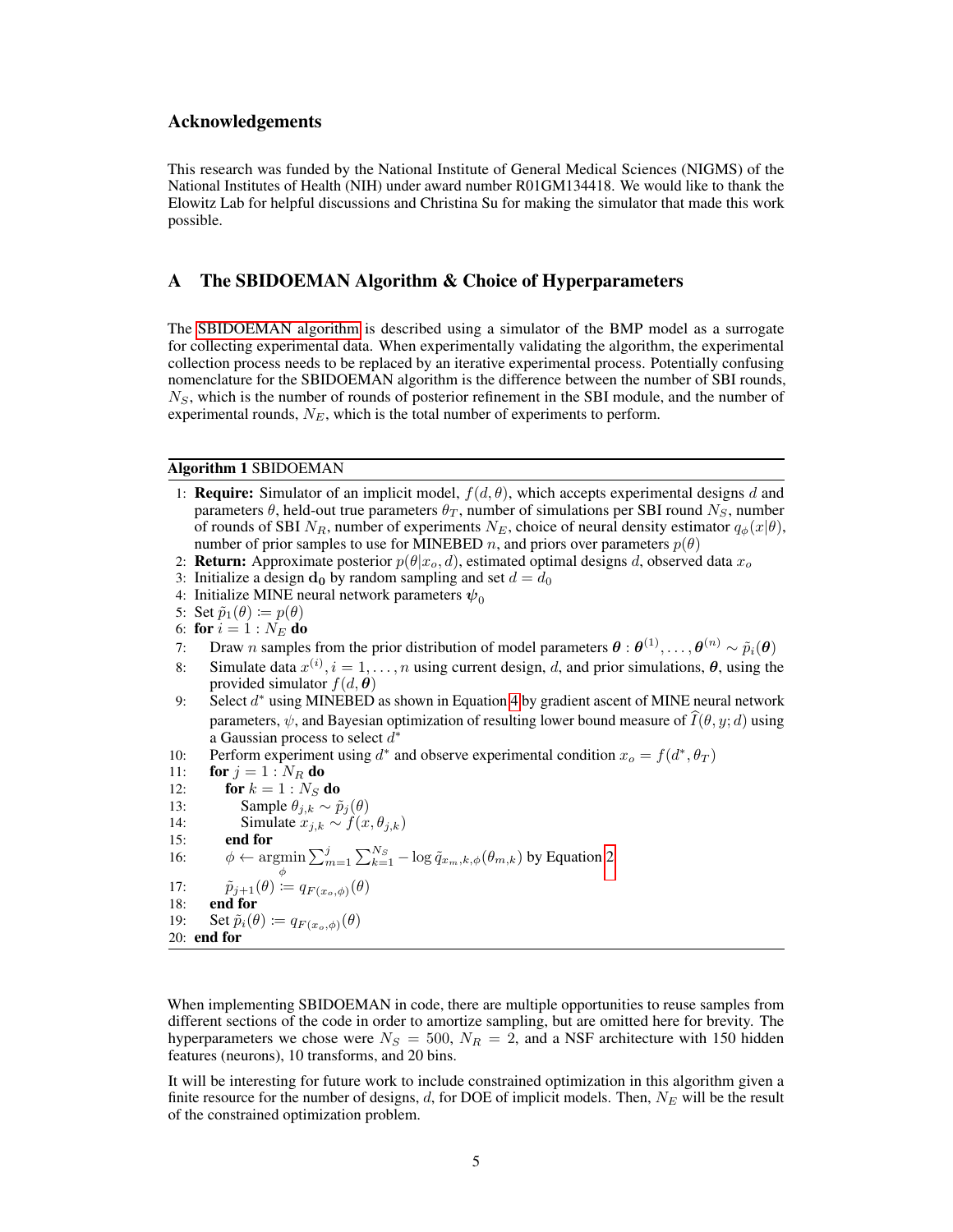#### <span id="page-5-0"></span>B Physical Models of the BMP Pathway

The BMP signaling pathway can be described by mass action kinetics of proteins binding to one another and conservation laws to describe the process of a downstream genetic expression signal reaching a steady-state based on receptors available and ligands in a cell's environment. Varying degrees of model complexity can be formulated and used to describe observed biological data. The twostep model of BMP signaling was originally proposed by [Antebi et al.](#page-7-0) This system is described as  $n_L$  ligands,  $L_j$ , binding to one of  $n_A$  Type  $A_i$  receptor to form a heterodimeric complex,  $D_{ij}$ , which then binds to one of  $n_B$  type  $B_k$  receptors to form a trimeric complex,  $T_{ijk}$ . An assumption made was that the reactions are reversible with forward rates  $k_{f_{ij}}^D$  and  $k_{f_{ij}}^T$  for dimeric and trimeric complex formation, and  $k_{r_{ij}}^D$  and  $k_{r_{ij}}^T$  for the reverse reaction rates. This model's chemical equilibrium equations are

$$
A_i + L_j \frac{K_{I_{ij}}^P}{K_{I_{ij}}^P} D_{ij}
$$
\n
$$
(5)
$$

$$
D_{ij} + B_k \frac{K_{f_{ij}}^T}{K_{r_{ijk}}^T} T_{ijk},
$$
\n
$$
(6)
$$

where there is a chemical equilibrium between the formation of a Dimeric Ligand-receptor complex and trimeric complex and its respective dimeric and type B receptor.

The twostep was followed by a simpler model by [Su et al.](#page-8-15) called the onestep model, modeling only one step to form the Trimeric complex of Ligand, Type A, and Type B receptors:

$$
A_i + B_k + L_j \frac{K_{f_{ijk}}}{K_{r_{ijk}}} T_{ijk}.
$$
\n(7)

Relevant to this paper, the onestep model uses one less binding affinity to model the rate of downstream signal expression than the twostep model.

Both models found each complex  $T_{ijk}$  phosphorylates an intracellular second messenger at a rate  $\epsilon_{ijk}$  to generate gene expression signal S, which degrades at a rate  $\gamma$ . This differential equation is shown as:

$$
\frac{dS}{dt} = \sum_{j=1}^{n_L} \sum_{i=1}^{n_A} \sum_{k=1}^{n_B} \epsilon_{ijk} T_{ijk} - \gamma S
$$
\n(8)

Both onestep and twostep models can be represented by ordinary differential equations (ODEs); however, ODEs do not reflect the experimental constraints in place when modeling the reaction of cells to ligand in a contained volumetric environment where ligands do not degrade. Considering ligands do not degrade and *in vitro* evaluation of cells' response to ligands is measured in a microwell plate with fixed volume, conservation laws turn the ODE into an algebraic system of equations. Under this regime, where volume of ligands is large and there are significantly more ligands than receptors, ligand concentration can be assumed to remain constant. Additionally, by assuming that production and consumption of receptors are in steady state, conservation of mass of each molecule enforces a set of algebraic equations. Letting  $L_j^0$ ,  $A_i^0$ , and  $B_k^0$  represent initial values of each species, for the onestep model, we obtain the following constraints: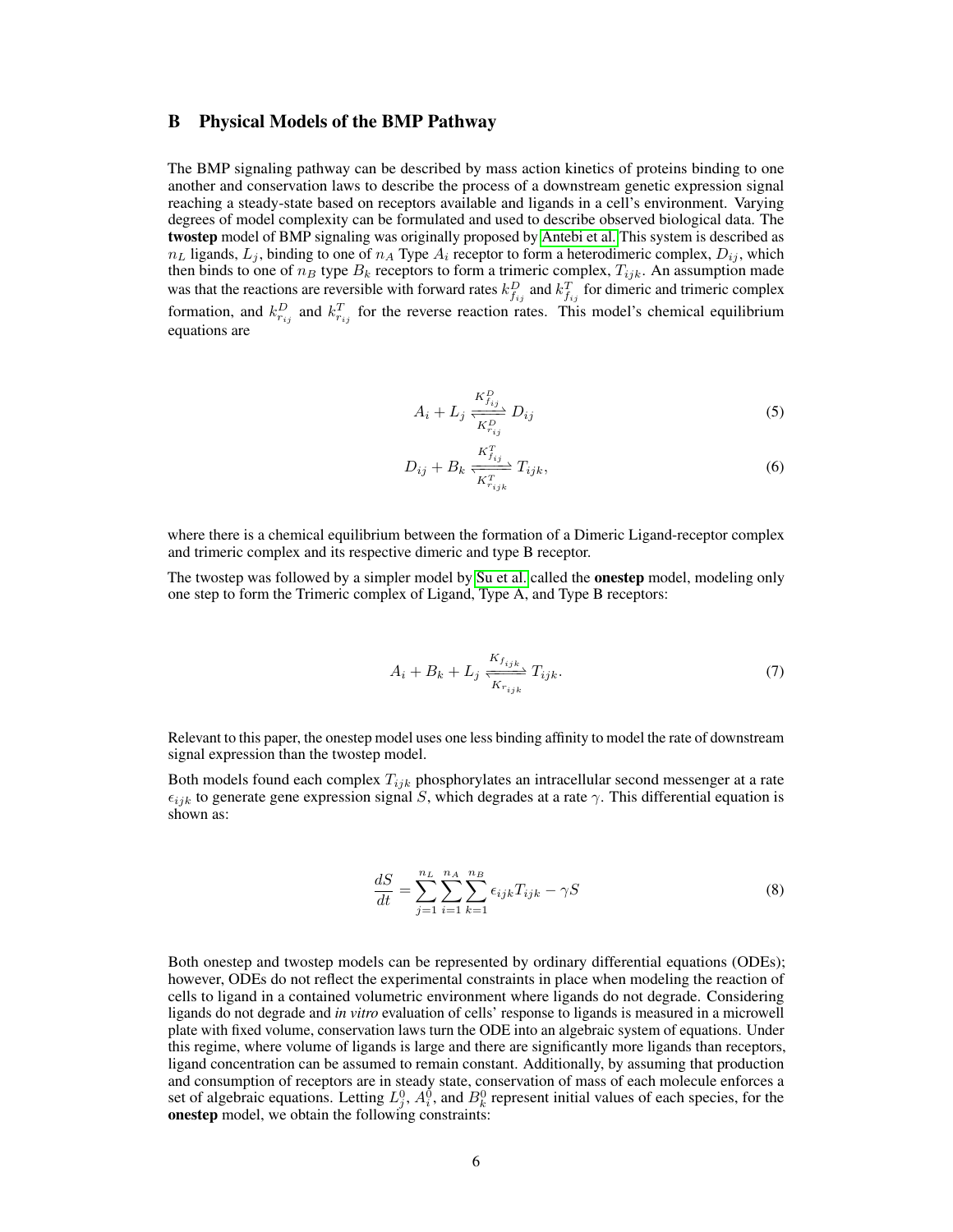$$
L_j^0 = L_j \tag{9}
$$

<span id="page-6-1"></span>
$$
A_i^0 = A_i + \sum_{j=1}^{n_L} \sum_{k=1}^{n_B} T_{ijk}
$$
 (10)

$$
B_k^0 = B_k + \sum_{j=1}^{n_L} \sum_{i=1}^{n_A} T_{ijk}
$$
 (11)

The assumption of steady-state equilibrium is made because the binding and unbinding of ligands and receptors occurs at a faster time scale than downstream gene expression. Hence, the time derivatives of any ODEs vanish and the binding affinity,  $K_{ijk} \equiv \tilde{K}_{f_{ijk}} / \tilde{K}_{r_{ijk}}$ , and phosphorylation efficiency,  $\epsilon_{ijk} \equiv \epsilon_{fijk}/\gamma$  turns into the algebraic equations:

$$
T_{ijk} = K_{ijk} L_j A_i B_k \tag{12}
$$

<span id="page-6-2"></span>
$$
S = \sum_{i=1}^{n_L} \sum_{j=1}^{n_A} \sum_{k=1}^{n_B} e_{ijk} T_{ijk}.
$$
 (13)

We can rearrange eqs. [10](#page-6-1) and [11](#page-6-1) by solving for steady-state values of  $A_i$  and  $B_k$ , and combine with eq. [12](#page-6-2) to arrive at a system of  $n_T = n_L n_A n_B$  quadratic equations for  $T_{ijk}$ :

$$
T_{ijk} = K_{ijk} L_j \left( A_i^0 - \sum_{j'=1}^{n_L} \sum_{k'=1}^{n_B} T_{ij'k'} \right) \left( B_k^0 - \sum_{j'=1}^{n_L} \sum_{i'=1}^{n_A} T_{i'j'k} \right). \tag{14}
$$

The solutions for  $T_{ijk}$  can be substituted into eq. [13](#page-6-2) and solved by least squares regression or convex optimization. However, an explicit solution is not readily available, as solving the equation results in multiple positive, real-valued, discriminant solutions that can be distinguished in simple models by qualitative interpretation of the solutions. Thus, difficulty in determining the discriminant makes this model of BMP signaling an implicit model. Future work looking into solving this problem would alleviate the need to use an implicit model.

#### <span id="page-6-0"></span>C Choice of Normalizing Flow

An important choice when conducting SBI is the type of normalizing flow used, where there are tradeoffs between computational complexity and accuracy. A simple neural network that we tested was the Mixture Density Network [\[29\]](#page-8-16) trained by Stochastic Variational Inference (SVI). This network is easy to sample but not as sensitive to non-Gaussian distributions. Another option we considered are neural spline flows, which are flexible likelihood estimators that are relatively fast to perform inference and sampling. Using an ensemble of neural density estimators can help to evaluate the performance of the choice of normalizing flow for the task at hand. We noticed an improvement in the simple onestep BMP model when switching from a MDN to a NSF, as denoted by the decrease in variance of MAP RMSE over subsequent experimental design rounds and shown in Figure [2.](#page-7-12)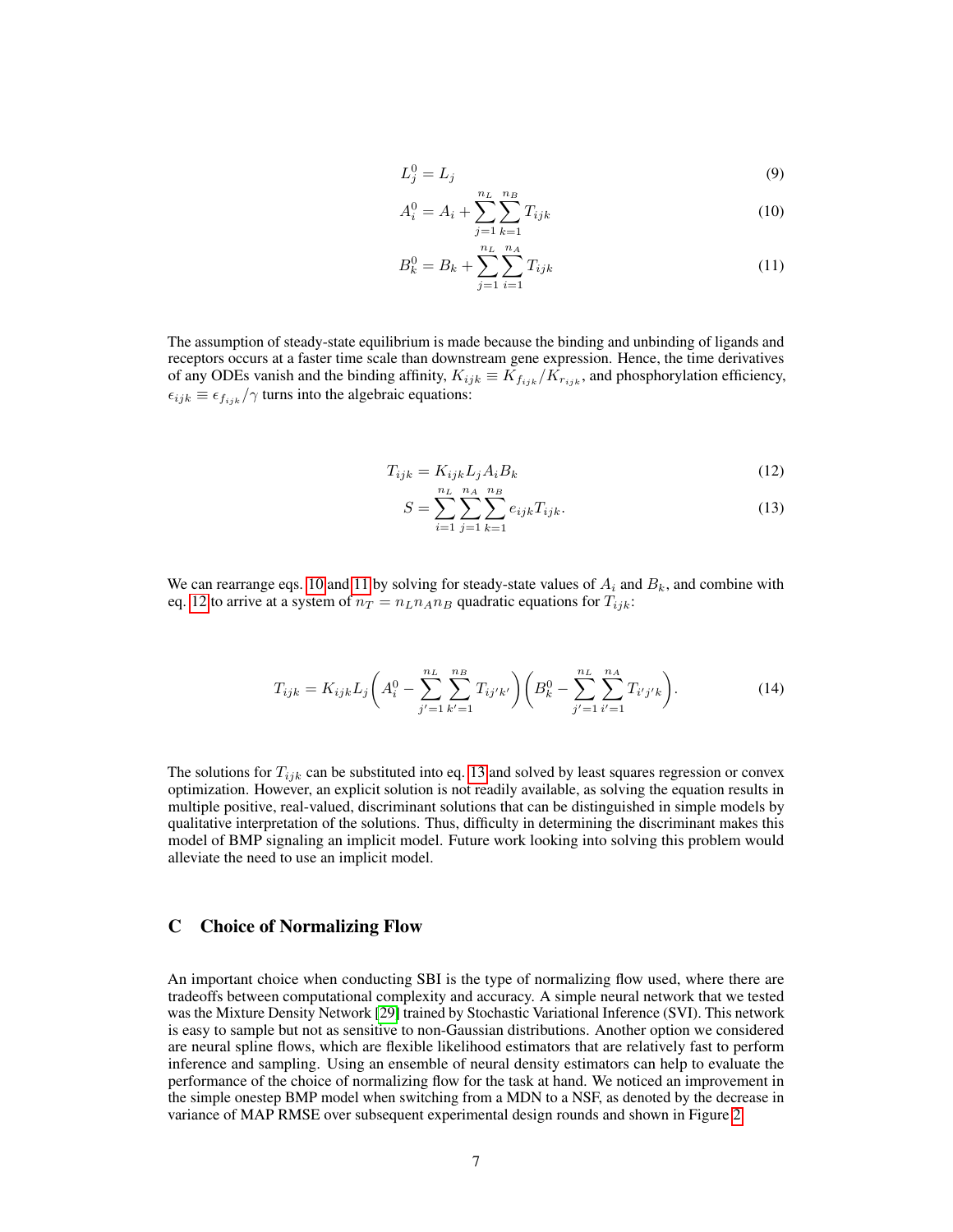<span id="page-7-12"></span>

Figure 2: Comparing different normalizing flows by ensembles of SBIDOEMAN. We can see that the MDN architectures (left) had increased variance in RMSE values over experimental runs while the NSF architecture (right) converged more rapidly and with less variance. The color of the lines indicate the ranking of the final RMSE, where red represents the highest RMSE and blue represents the lowest final RMSE.

#### References

- <span id="page-7-0"></span>[1] Yaron E. Antebi, James M. Linton, Heidi Klumpe, Bogdan Bintu, Mengsha Gong, Christina Su, Reed McCardell, and Michael B. Elowitz. "Combinatorial Signal Perception in the BMP Pathway". In: *Cell* 170.6 (2017), 1184–1196.e24.
- <span id="page-7-1"></span>[2] Robert M. Dirks, Justin S. Bois, Joseph M. Schaeffer, Erik Winfree, and Niles A. Pierce. "Thermodynamic analysis of interacting nucleic acid strands". In: *SIAM Review* 49.1 (2007), pp. 65–88.
- <span id="page-7-2"></span>[3] Juliane Liepe, Paul Kirk, Sarah Filippi, Tina Toni, Chris P Barnes, and Michael P.H. Stumpf. "A framework for parameter estimation and model selection from experimental data in systems biology using approximate Bayesian computation". In: *Nature Protocols* 9.2 (2014), pp. 439– 456.
- <span id="page-7-3"></span>[4] Zachary B. Haiman, Daniel C. Zielinski, Yuko Koike, James T. Yurkovich, and Bernhard O. Palsson. "MASSpy: Building, simulating, and visualizing dynamic biological models in Python using mass action kinetics". In: *PLoS Computational Biology* 17.1 (2021).
- <span id="page-7-4"></span>[5] Mark A. Beaumont. "Approximate Bayesian computation". In: *Annual Review of Statistics and Its Application* 6.1 (2019), pp. 379–403.
- <span id="page-7-5"></span>[6] George Papamakarios and Iain Murray. "Fast e-free inference of simulation models with Bayesian conditional density estimation". In: *Advances in Neural Information Processing Systems*. Nips. 2016, pp. 1036–1044. arXiv: [1605.06376](https://arxiv.org/abs/1605.06376).
- <span id="page-7-6"></span>[7] Jan-Matthis Lueckmann, Jan Boelts, David S. Greenberg, Pedro J. Gonçalves, and Jakob H. Macke. "Benchmarking Simulation-Based Inference". In: (2021). arXiv: [2101.04653](https://arxiv.org/abs/2101.04653).
- <span id="page-7-7"></span>[8] Luis Martinez Lomeli, Abdon Iniguez, Prasanthi Tata, Nilamani Jena, Zhong-Ying Liu, Richard Van Etten, Arthur D. Lander, Babak Shahbaba, John S. Lowengrub, and Vladimir N. Minin. "Optimal experimental design for mathematical models of haematopoiesis". In: *Journal of The Royal Society Interface* 18.174 (2021), p. 20200729.
- <span id="page-7-8"></span>[9] Benjamin J. Shields, Jason Stevens, Jun Li, Marvin Parasram, Farhan Damani, Jesus I.Martinez Alvarado, Jacob M. Janey, Ryan P. Adams, and Abigail G. Doyle. "Bayesian reaction optimization as a tool for chemical synthesis". In: *Nature* 590.7844 (2021), pp. 89–96.
- <span id="page-7-9"></span>[10] David J. C. MacKay. "Information-Based Objective Functions for Active Data Selection". In: *Neural Computation* 4.4 (1992), pp. 590–604.
- <span id="page-7-10"></span>[11] Bo Yuan, Ciyue Shen, Augustin Luna, Anil Korkut, Debora S. Marks, John Ingraham, and Chris Sander. "CellBox: Interpretable Machine Learning for Perturbation Biology with Application to the Design of Cancer Combination Therapy". In: *Cell Systems* (2020).
- <span id="page-7-11"></span>[12] George Papamakarios, Eric Nalisnick, Danilo Jimenez Rezende, Shakir Mohamed, and Balaji Lakshminarayanan. "Normalizing Flows for Probabilistic Modeling and Inference". In: (2019). arXiv: [1912.02762](https://arxiv.org/abs/1912.02762).